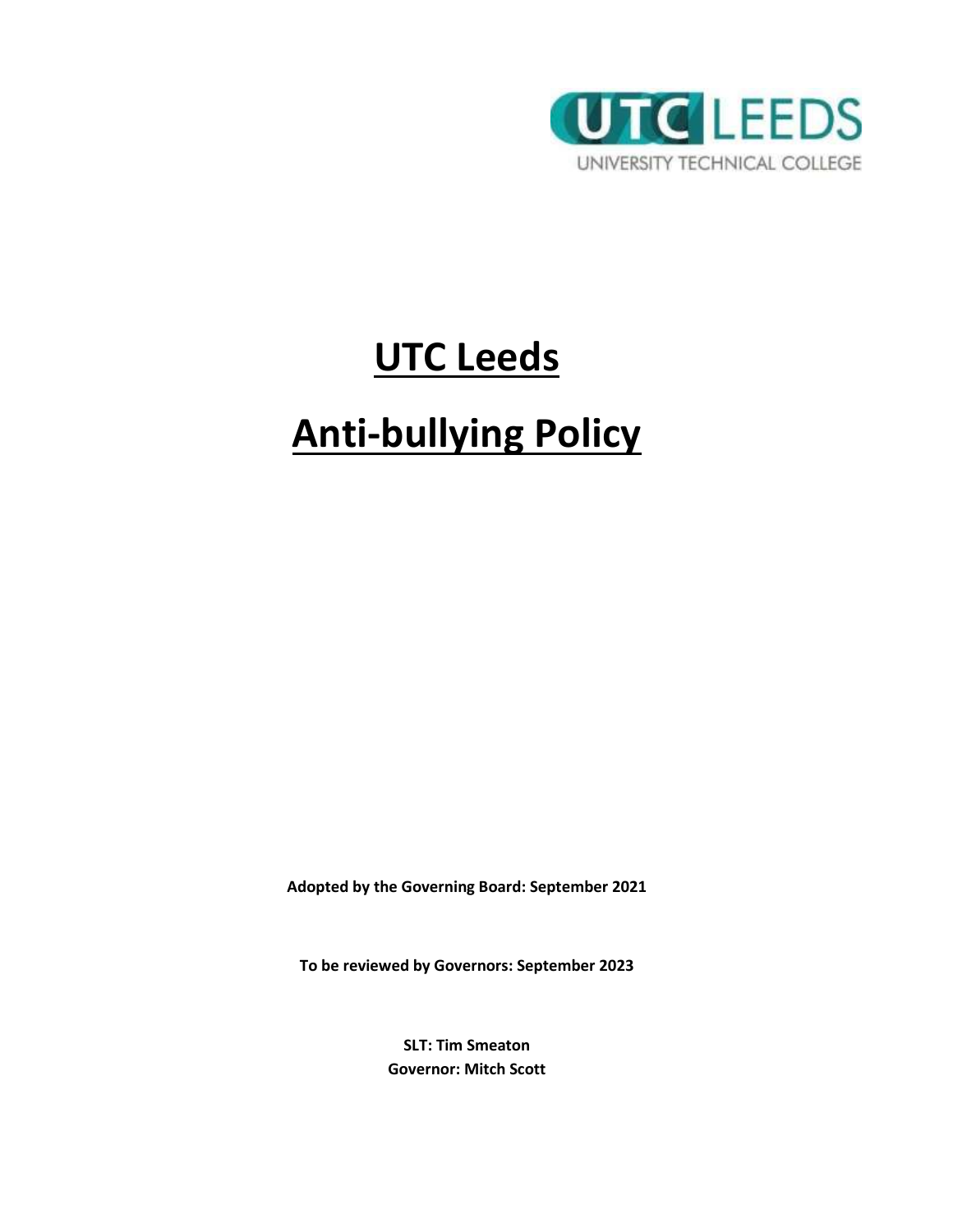# **INDEX**

| <b>Page Number</b> | <b>Content</b>                                                                         |  |
|--------------------|----------------------------------------------------------------------------------------|--|
| 3                  | Vision<br>Statement of intent<br>Scope                                                 |  |
| 4/5/6/7            | Definition<br>What is bullying?<br>٠<br>Forms of bullying<br>$\bullet$                 |  |
| 8/9                | Reporting and Recording Incidents<br>Parents/Carers<br><b>Students</b><br><b>Staff</b> |  |
| 10/11              | Prevention of Bullying                                                                 |  |
| 12/13              | Responding to Incidents of Bullying                                                    |  |
| 14                 | Monitoring and Review<br>Roles and Responsibilities                                    |  |
| 15                 | Summary for parents                                                                    |  |
| 16                 | Advice for students                                                                    |  |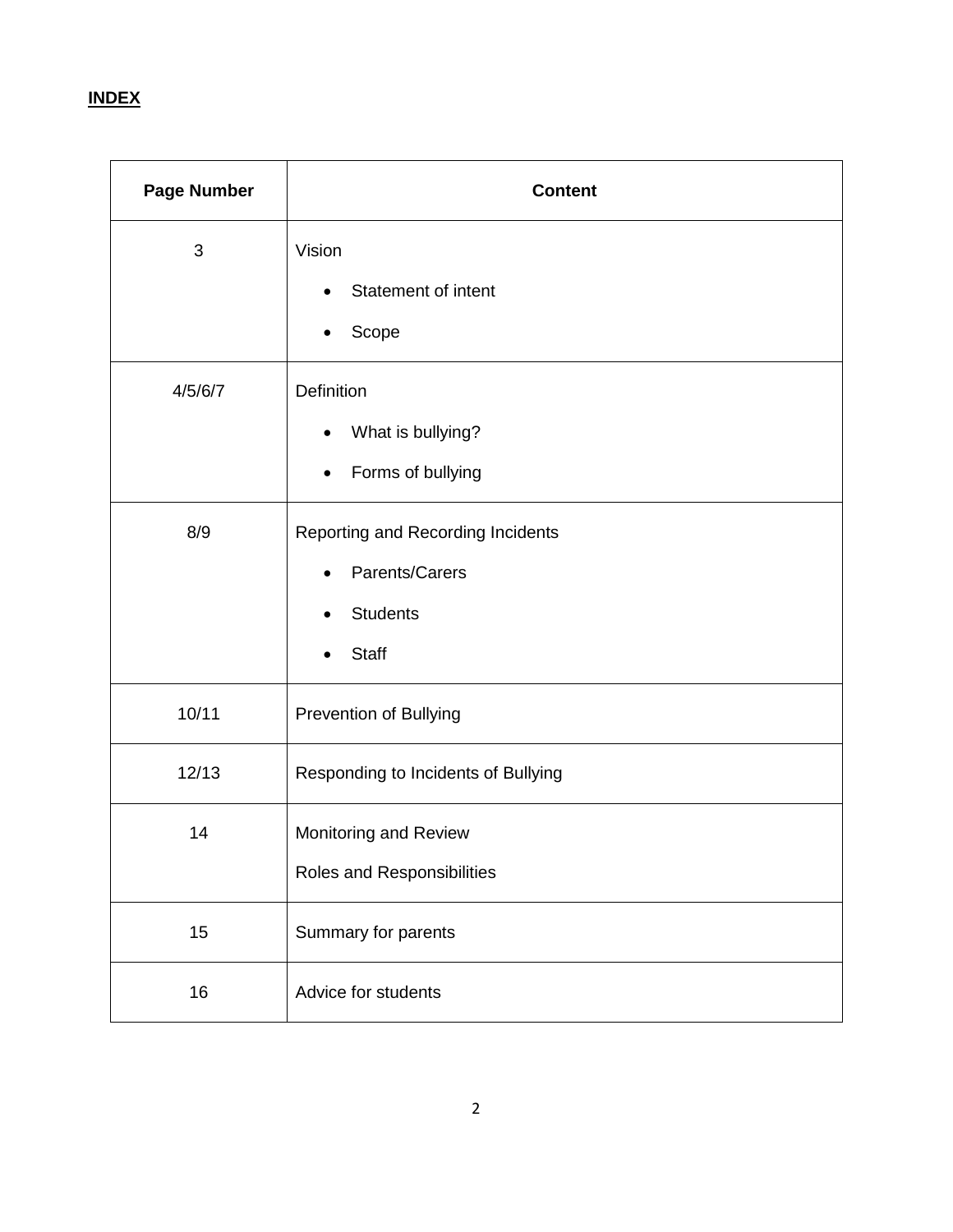# **Vision**

# **Statement of Intent**

UTC Leeds is committed to working with students and parents to provide a learning environment that is secure and supportive so that all individuals can develop academically and socially free from fear of ridicule, harassment or physical threat. We aim to create an environment where all members of the school community feel safe, respected and valued. All children have an absolute right to be protected from others who may wish to harm, degrade or abuse them. Bullying of any kind is unacceptable at our school. Bullying may be verbal, physical or psychological. In fact any action which makes a child feel uncomfortable, insecure or threatened may be defined as bullying. The school disapproves of bullying in all its forms and considers it a most serious offence. If bullying does occur, all students should be able to tell and know that incidents will be dealt with promptly and effectively. We are a *telling* school. This means that *anyone* who knows that bullying is happening is expected to tell the staff. The staff take the lead in creating a climate in which students will report immediately any bullying incident in the expectation that it will be dealt with urgently and firmly. Parents have an essential role to play in counteracting bullying. Where bullying is clearly established, parents of both victim and perpetrator will always be contacted and the school will seek to involve them in securing solutions.

# **Scope**

This policy applies only to incidents of bullying which take place on school premises. However, the school has an enduring interest in the welfare and conduct of its students and will respond positively to any information it receives about bullying outside school thus:

If it emerges that if a student is responsible for bullying other children outside school then this matter will be addressed and (if appropriate) the bully's parents/carers informed.

If a child is found to be the victim of bullying outside school then help and support will be offered and advice given on how to avoid further incidents in future. The victim's parents/carers will be informed.

If there are more general concerns about children's safety outside school then the local police will be contacted and their help sought in making the area around the school premises more secure. If concerns arise in relation to school transport then the issue will be raised with the transport companies and their help sought in dealing with the problem.

If information is received that a child is being bullied by a sibling or parent/carer outside school this will initially be discussed with the parents. If concerns persist then the matter will be referred to social care to safeguard the student (see Safeguarding Policy).

If children are being bullied by pupils of another school then pastoral staff of that school will be informed and invited to deal with the matter.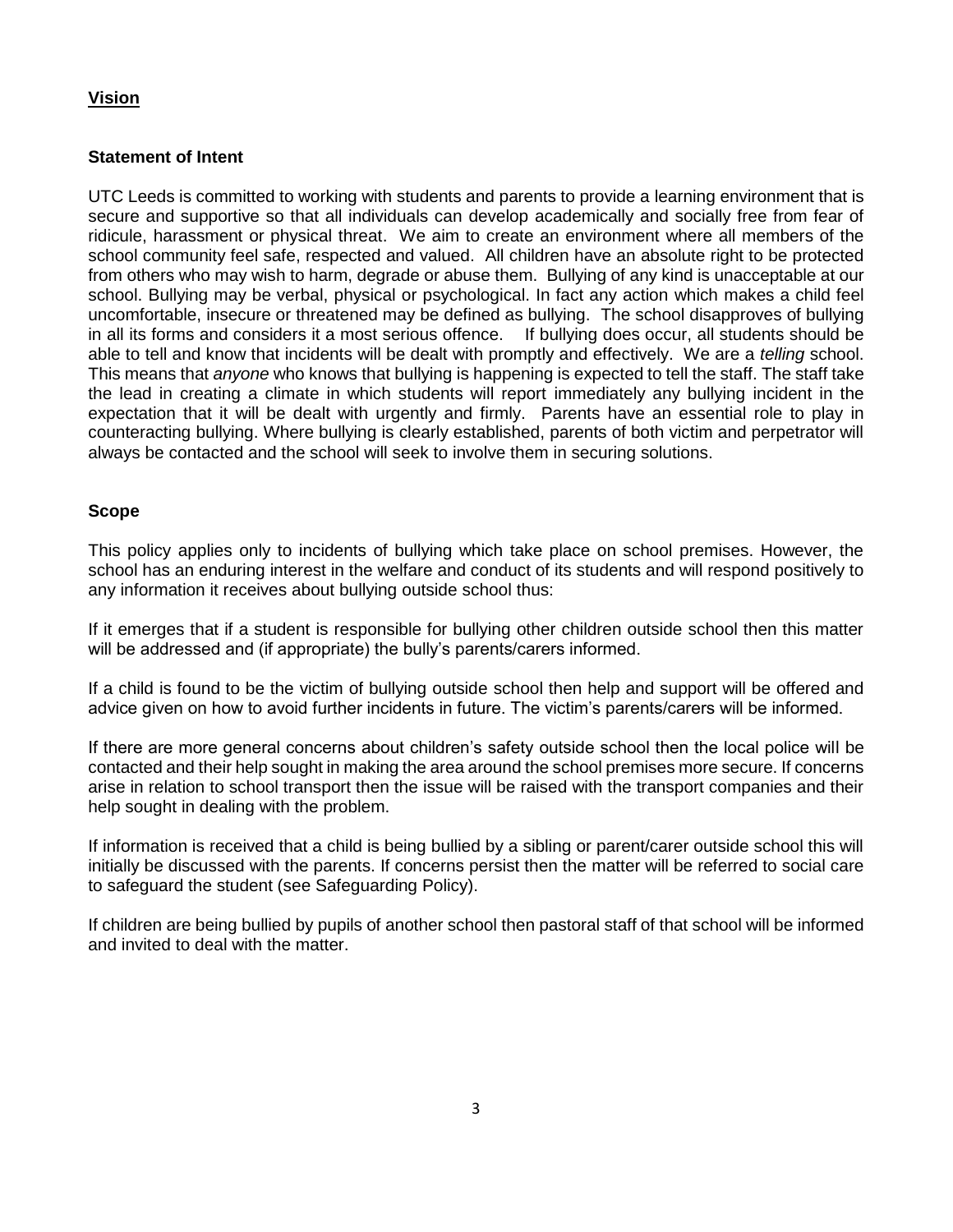# **Definition**

# **What is bullying?**

There are five recognised features of bullying:

- It is deliberate, hurtful behaviour;
- It is repeated over a period of time;
- It is difficult for those being bullied to defend themselves;
- It is difficult for those who bully to learn new social behaviours;
- Those who bully have and exercise power inappropriately over others.

All forms of bullying can be damaging to the development of both the person being bullied and the person bullying. Bullying can take many forms, but the main types are:

| <b>Physical</b> | Pushing, hitting, kicking, punching, taking belongings or an act of violence with intent to<br>harm;                                                                                                                                                                                                                                                        |  |
|-----------------|-------------------------------------------------------------------------------------------------------------------------------------------------------------------------------------------------------------------------------------------------------------------------------------------------------------------------------------------------------------|--|
| <b>Verbal</b>   | Name calling, insulting, threats/intimidation or making offensive remarks;                                                                                                                                                                                                                                                                                  |  |
| <b>Indirect</b> | Spreading nasty stories about someone, exclusion from social groups or being made the<br>subject of malicious rumours;                                                                                                                                                                                                                                      |  |
| Cyber           | Tormented, threatened, harassed, humiliated, embarrassed or otherwise targeted using<br>text messaging, e-mail, instant messaging or any other type of digital technology e.g.<br>social networking sites (Snapchat, Instagram Facebook, Twitter). Misuse of associated<br>digital technology such as camera and video aids - refer to Safeguarding policy. |  |

Bullying is not one-off fall outs between friends.

# **Bullying related to race, religion or culture**

Racist or faith-based bullying is bullying based on a person's background, colour, religion or heritage. Some surveys and focus groups have found that a high proportion of bullied pupils have experienced racist or faith based bullying. Recent political and social issues also appear to have been a factor in bullying and harassment. There is research to support the suggestion that where black and minority ethnic (BME) children experience bullying, it is more likely to be severe bullying. Moreover, bullying incidents can be a subset of the indirect and direct racist hostility which BME children, children of different faiths and traveller children can experience in a number of situations. When racist or faithbased bullying takes place, the characteristics singled out not only apply to the individual child but also make reference to their family and more broadly their ethnic or faith community as a whole. Racial and cultural elements in bullying can be seen to heighten the negative impact on a child's sense of identity, self-worth and self-esteem.

The school has a statutory duty to log all incidents of racist or faith- based bullying. The Stephen Lawrence Inquiry Report (1999) defines racism as 'conduct or words which advantage or disadvantage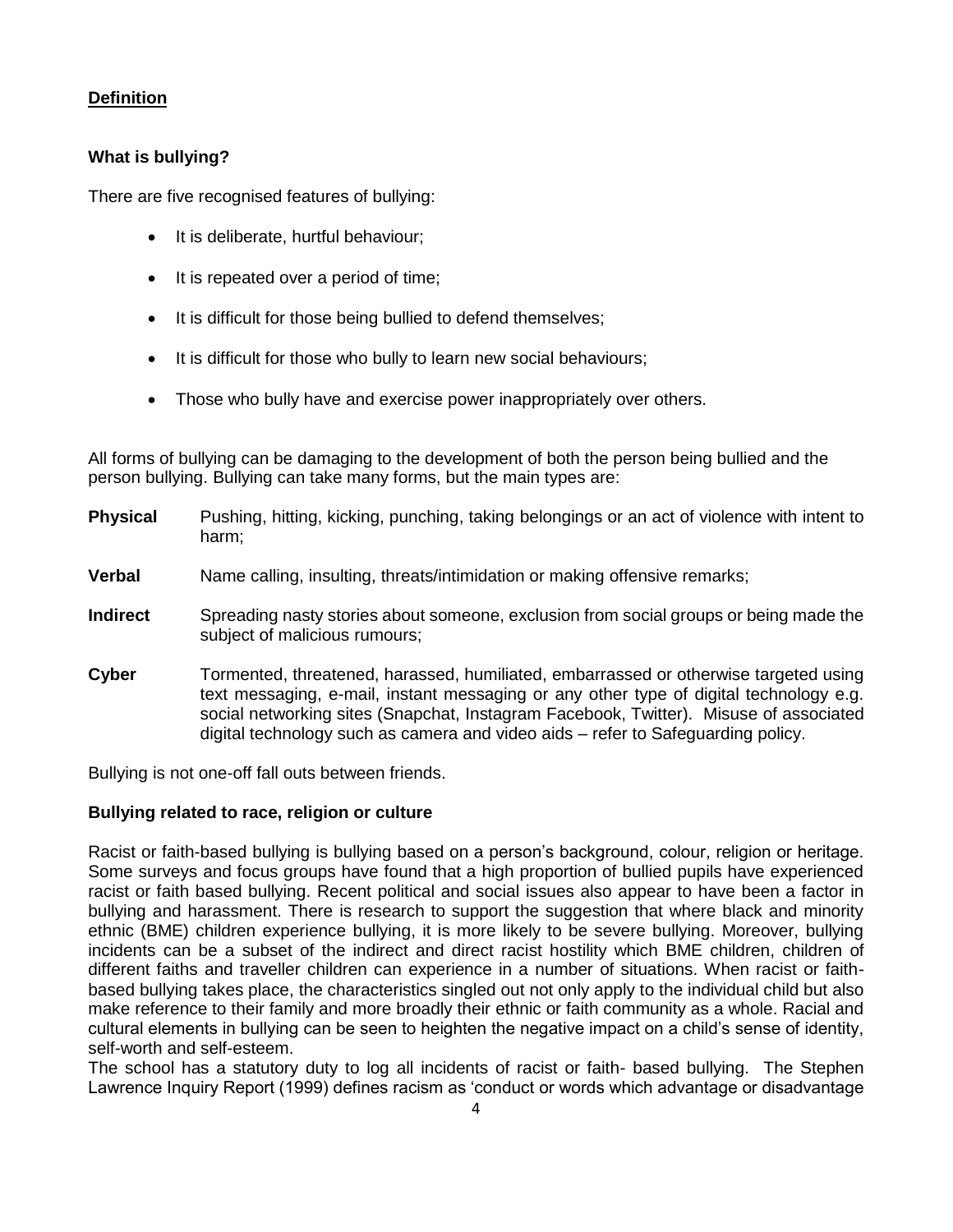people because of their colour, culture or ethnic origin. In its subtler form, it is as damaging as in its more overt form'.

#### **Bullying related to special educational needs (SEN) and disabilities**

Research shows that children and young people with SEN and disabilities are more at risk of bullying than their peers. Public bodies have new responsibilities to actively promote equality of opportunity for all disabled people and eliminate disability-related harassment.

Children and young people with special educational needs and disabilities do not always have the levels of social confidence and competence and the robust friendship bonds that can protect against bullying. Where children with SEN and disabilities are themselves found to be bullying in most cases (except those related to specific conditions) schools should expect the same standards of behaviour as apply to the rest of the school community, having made the reasonable adjustments necessary.

#### **Bullying related to gifted and talented children and young people**

Children and young people who are gifted and talented can be vulnerable to bullying. Their achievements, different interests and advanced abilities can set them apart from their peers and can lead to a sense of not 'fitting in' and feelings of isolation. Their talents and abilities may cause feelings of resentment and jealousy among their peers which may make them targets for bullying behaviour.

#### **Bullying related to appearance or health conditions**

Those with health or visible medical conditions, such as eczema, may be more likely than their peers to become targets for bullying behaviour. Perceived physical limitations, such as size and weight, and other body image issues can result in bullying, and obvious signs of affluence (or lack of it), can also be exploited.

#### **Bullying related to sexual orientation**

Homophobic bullying involves the targeting of individuals on the basis of their perceived or actual sexual orientation. Evidence of homophobic bullying suggests that children and young people who are gay or lesbian (or perceived to be) face a higher risk of victimization than their peers. Homophobic bullying is perhaps the form of bullying least likely to be self-reported, since disclosure carries risks not associated with other forms of bullying. The young person may not want to report bullying if it means "coming out" to teachers and parents before they are ready to. Homophobic bullying includes all forms of bullying but in particular it can include:

- Verbal abuse the regular use, consciously or unconsciously, of offensive and discriminatory language, particularly the widespread use of the term 'gay' in a negative context. Also spreading rumours that cause an individual's perceived sexual orientation to be ridiculed, questioned or insulted;
- Physical abuse including hitting, punching, kicking, sexual assault and threatening behaviour;
- Cyber-bullying using on-line spaces to spread rumours about someone or exclude them. Can also include text messaging, including video and picture messaging.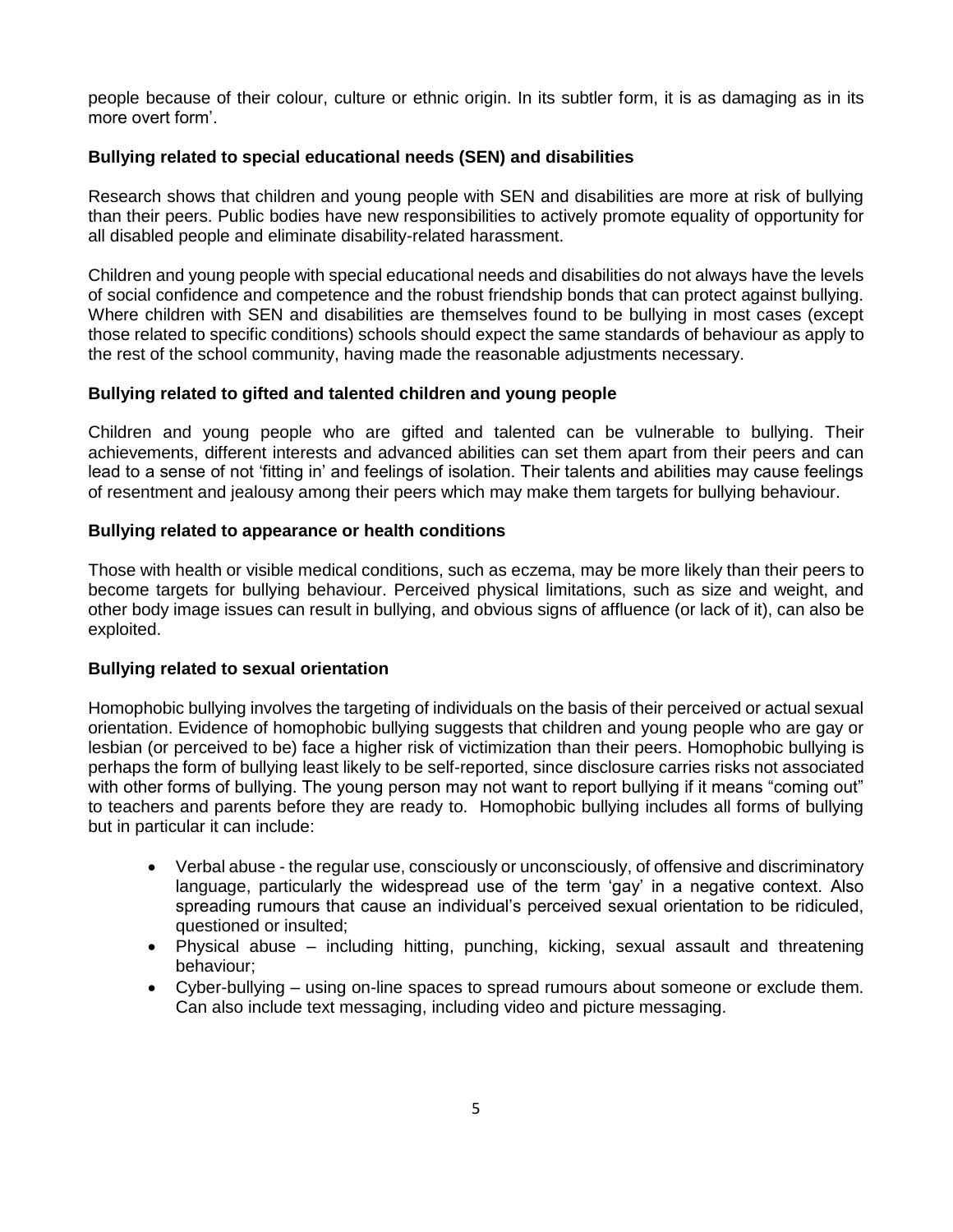#### **Sexist or sexual bullying**

Sexist and sexual bullying affects both genders. Boys may be victims as well as girls, and both sexes may be victims of their own sex. Sexual bullying may be characterised by name calling, comments and overt "looks" about appearance, attractiveness and emerging puberty. In addition, uninvited touching, innuendos and propositions, pornographic imagery or graffiti may be used. Children and young people identifying as trans-gender or experiencing gender dysphoria (feeling that they belong to another gender or do not conform with the gender role prescribed to them) can also be targeted by bullies.

#### **Bullying of young carers or looked after children or otherwise linked to home circumstances**

Students may be made vulnerable to bullying by the fact that they provide care to someone in their family with an illness, disability, mental health or substance misuse problem. Young carers may be taking on practical and emotional caring responsibilities that would normally be expected of an adult. Research has highlighted the difficulties young carers face, including risks of ill-health, stress and tiredness, especially when they care through the night. Many feel bullied or isolated. Children in care may also be vulnerable to bullying for a variety of reasons, such as their not living with their birth parents or because they have fallen behind in their studies. Some children and young people are heavily influenced by their communities or homes where bullying and abuse may be common. Some bullying at school may arise from trauma or instability at home related to issues of domestic violence or bereavement or from the experience of being part of a refugee family. Siblings of vulnerable children may themselves be the subject of bullying by association.

#### **Bullying of and by school staff**

Concerns relating to a member of the school staff or other person in a position of trust will be investigated thoroughly (see child protection policy). Likewise, verbal and physical abuse directed from students towards members of staff will also be dealt with severely (see staff handbook). The Principal reserves the right to insist that abusive parents leave the site and take steps to ensure the safety of students, staff and other stakeholders. This could include taking out an injunction against the offending parent to prevent them from accessing the school site in the future.

# **The effects of bullying**

Young people who are being bullied are being denied the opportunity to reach their full potential. Effects may be long term and include:

- Absenteeism unknown or prolonged periods of time out of school
- Fall in academic performance
- Poor self-esteem
- Health problems
- Isolation and failure to develop socially
- Depression and suicide
- Relationship difficulties.

# **Signs of bullying occurring**

These include:

• Change of friendship groups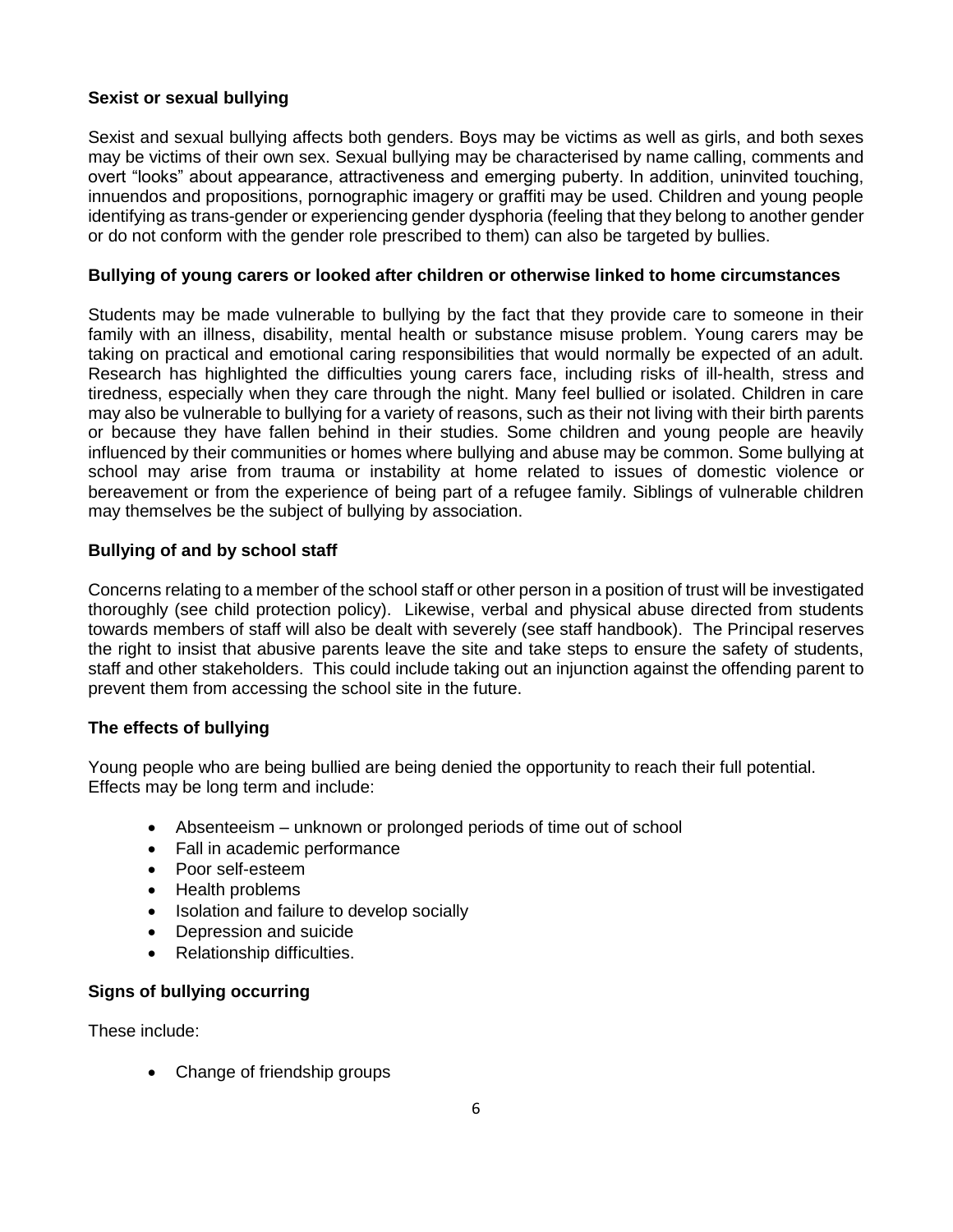- Lack of friends
- School rejection
- 'Illness' at certain times or on certain days
- Change in standard of work
- Withdrawal/sudden lack of confidence
- Severe cases of depression.

Although the above list is most likely to apply to victims, changes in behaviour could indicate that someone has developed anti-social traits and may be bullying.

#### **Reporting and Recording Incidents**

#### **Reporting Incidents of Bullying - Students**

The school encourages and equips the whole school community to report all incidents of bullying, including students who have experienced being bullied and bystanders who have witnessed an incident. We are a 'telling' school.

The school endeavours to provide clear, accessible and confidential incident reporting systems, which include access to:

- Staff including teachers and support staff who are aware of the importance of listening to students' concerns. We encourage all students to think about significant members of the school community that they can go to when they have a problem. This will generally be the child's Profile Team Leader (PTL) Anti-bullying Champion, Head of Year or Pastoral manager.
- There are two Designated Safeguarding Lead members of staff (Tim Smeaton and Caron Parker), as well as a further member of staff who are fully trained (Sarah Ellis)
- Student prefects.
- Internal school procedures ensure a concern reported through any of the above channels will be filtered to the students' Year leader to be dealt with as soon as possible.
- Students can also report incidents through the [safety@utcleeds.co.uk](mailto:safety@utcleeds.co.uk) email

#### **Reporting – Parents/Carers**

#### Concern or Complaint?

If a concern is raised and not dealt with it becomes a complaint. Concerns and routine queries should be raised to Profile team leaders (PTL). We place great emphasis on the role of the PTL. It is the PTL who has the most regular contact with your child, monitoring attendance, academic performance and the general welfare of your child. **If you have a query or a concern please contact the PTL first.**  Complaints of a serious nature should be made to the Assistant Principal (Tim Smeaton for KS4 and Neil Copsey KS5), or if the complaint refers to the Principal to the designated Governor. **Please raise**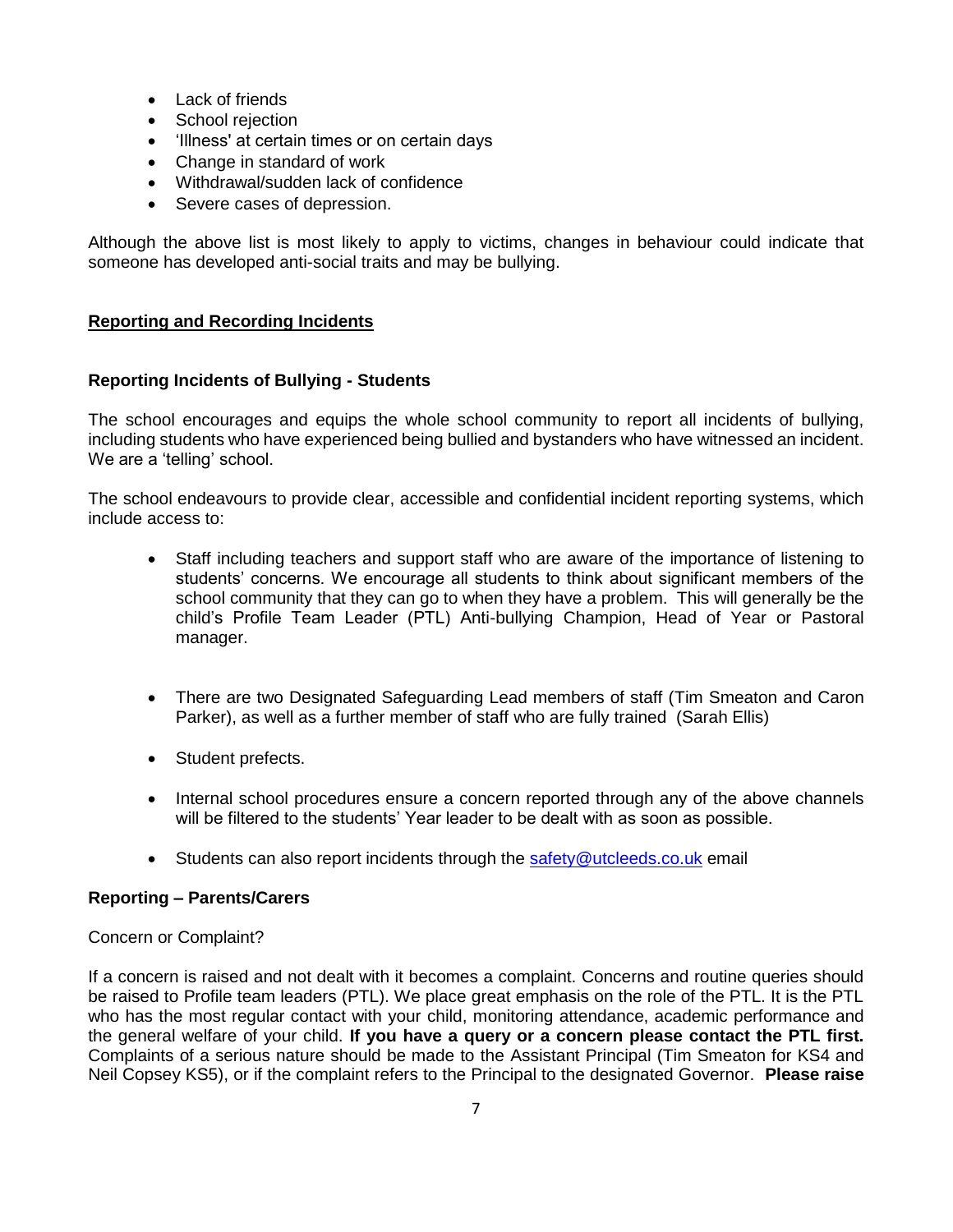**your concerns before they become complaints.** In some circumstances, it is necessary for the line manager to pass down an issue to another member of staff. This does not mean that the school is taking your concern any less seriously. Through delegation we are trying to ensure that your concern is dealt with as quickly as possible.

At UTC Leeds, we firmly believe in a circle of communication between parents, students and the school. Without this students' needs are not best met. If you have a concern or complaint we would like you to tell us about it. We welcome suggestions for improving our work and want to know if you have any concerns. If you have a concern, please let us know as soon as possible. It is difficult for us to properly investigate an incident which happened some time ago.

Staff at the school will make every effort to respond to your call/letter within 48 hours. More serious issues will be responded to within 24 hours. Due to the complex nature of some issues it is not always possible to resolve matters within this time frame, but staff will at the very least acknowledge your concern and indicate who is dealing with the matter.

When telephoning, please be aware that most staff will be teaching and that on many occasions you will be asked to leave a message. If the matter is urgent then you can ask the reception staff to find you a senior member of staff who will be able to help you. If you are not sure of the name of the person you want to speak to, please refer to the school website or ask the reception staff who will be able to help you. **Please note it may not be possible to come into school without a prior appointment and expect to see a member of staff**. To avoid disappointment, please book an appointment with your child's PTL in the first instance.

#### **Recording**

Bullying incidents will be systematically recorded and used to identify patterns of behaviour. Data will be used to identify trends with specific groups (e.g. cyber-bullying) or within particular areas of the school site to allow preventative programmes to be planned. By taking the positive action of recording incidents of bullying we are giving a clear message to parents, staff and the wider community that we take these incidents seriously and can become essential evidence if there is a dispute between the parties about how an incident of bullying has been handled.

Data regarding bullying will be monitored and acted upon by the Pastoral Team at the school.

#### **Prevention of Bullying**

UTC Leeds believes that the whole school community should work together to reduce bullying as part of our efforts to promote a positive and inclusive whole school ethos and create a safe, healthy and stimulating environment. Alongside the school's responsive strategies for dealing with incidents of bullying, the school adopts as part of our pastoral support system, a whole school approach to implementing proactive and preventative interventions at a school, class and individual level to reduce bullying.

Through SMSC tutor period, assemblies and National Anti-Bullying week annually, aspects of personal and social behaviour will be taught so children can:

- Recognise bullying behaviour
- Know that they should speak out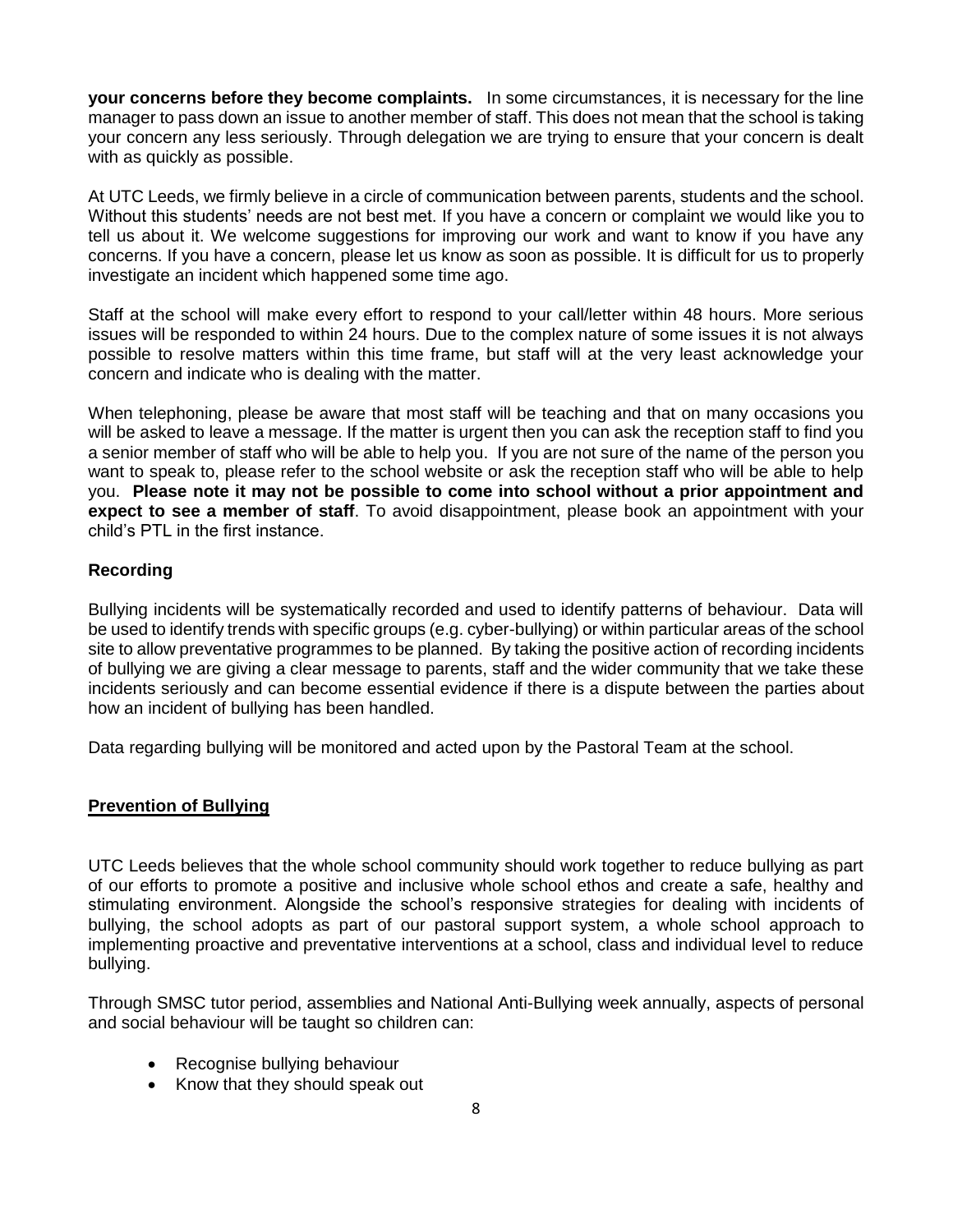- Have the confidence to do so if they are being bullied
- Know who to speak to
- Feel confident that they will be listened to and supported
- Make them fully aware that bullying is a serious breach of the school rules and will not be tolerated.

The school will also strive to:

- Adopt positive behaviour management strategies.
- Provide training on behaviour management and anti-bullying for all relevant staff including lunchtime staff.
- Provide social skills groups for vulnerable individuals and groups.
- Provide a transition programme to support students moving across year groups and key stages.
- Provide information on support agencies such as ChildLine, NSPCC and CEOP, including telephone numbers for help lines and addresses for supportive websites.
- Ensure adequate supervision of pupils before school, at breaks and lunchtimes and after school. Use CCTV when applicable to review any incidents in open areas.
- Provide a range of opportunities at lunchtimes so that pupils have positive activities in which to engage.
- Through the School Council and the Anti-Bullying Working Party students will review the effectiveness of the school's measures in counteracting bullying. Anti-Bullying Working party to meet on a termly basis.
- Use prefects to pro-actively reduce bullying and act as a student voice. Publish activities and lead assemblies/whole school activities.
- Identify and use opportunities within the school curriculum to discuss aspects of bullying to emphasise that the school does view bullying as a serious issue, and to explore the appropriate ways of behaving towards each other e.g. within citizenship, cross curricular days and as part of the assembly schedule.
- Teachers will ensure that they do not use teaching materials or equipment which portray a bad or negative view of any group because of their ethnic origin, gender, ability/disability etc.
- Teachers will encourage pupils to treat everyone with respect through:
	- modelling the behaviour they expect through their own dealings with pupils
	- always challenging inappropriate responses from pupils towards other individuals or groups (including racial or minority groups)
	- implementing the school's guide to rewards and sanctions (see Behaviour Policy)
	- promoting positive and caring attitudes towards minorities through the curriculum, assemblies and charity work
- The school will, through staff and partner organisations restrict access to certain websites on the school intranet and monitor email traffic through security software.
- Regulate the use of mobile phones during the school day.
- Work pro-actively with community groups to respond to and help eradicate anti-social behaviour in the community. Liaising with members of the community e.g. PCSO, Community Police Officer, transport service providers and engaging in community initiatives and safer school partnerships.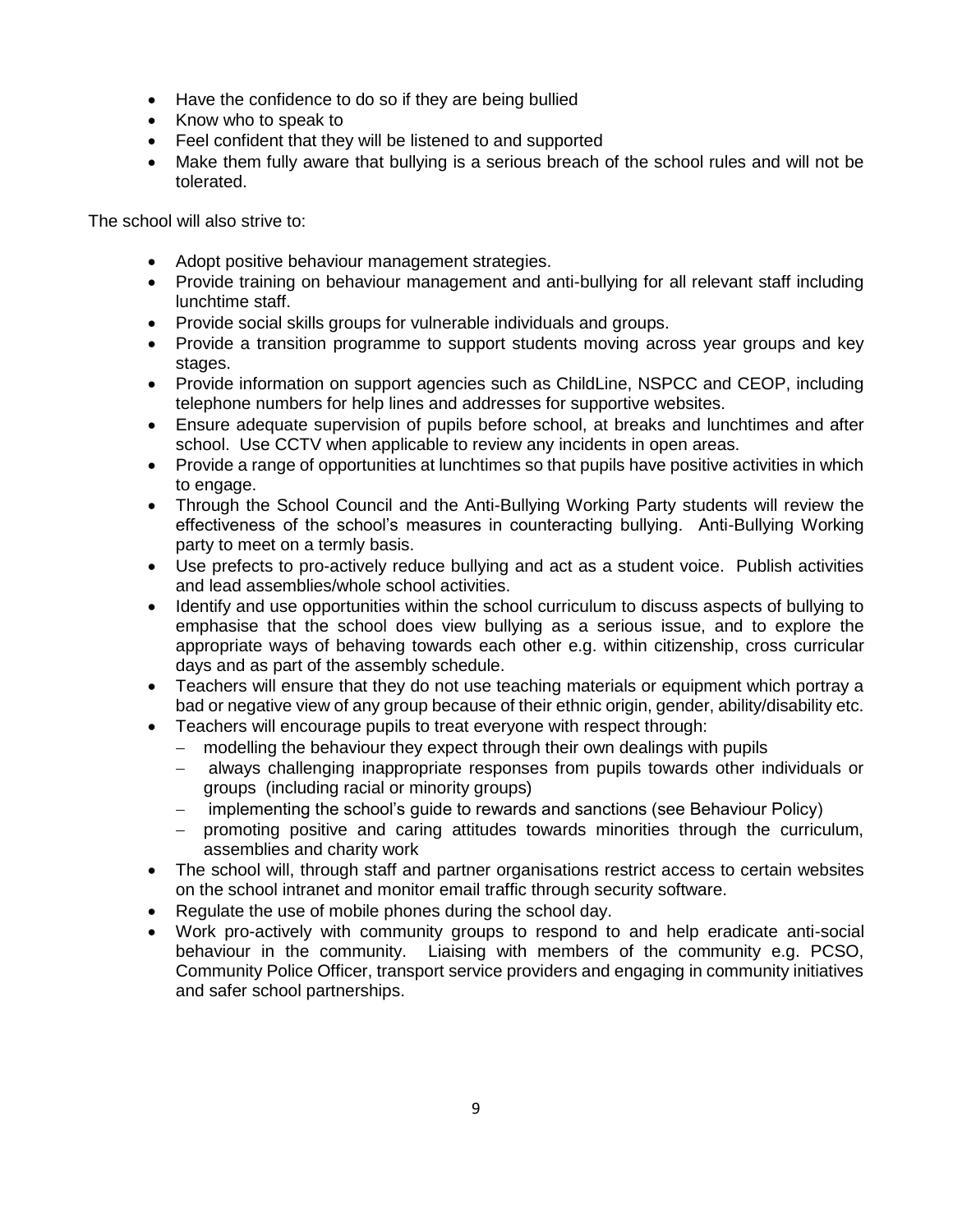# **Responding to Incidents of Bullying**

All staff have a responsibility to tackle bullying. The school endeavours to ensure that teachers and other adults working with students are equipped with the necessary skills and knowledge to identify and address all types and forms of bullying effectively and safely. Training will include recognising the signs of bullying in children and how to identify vulnerable young people who may be susceptible to being bullied or becoming actively involved in bullying and bullying type behaviour. Training for staff is provided to ensure that they feel competent and confident in appropriately challenging bullying. Training also provides staff with a clear understanding of the school's policy and procedures on preventing and responding to incidents of bullying including providing short and long term support to those affected by bullying. The school's approach to anti-bullying work is included within induction programmes for new staff (including temporary and supply staff).

When a member of staff receives information, either directly or indirectly, that a child may have been the victim of a bullying incident, this report will be taken seriously and investigated. If bullying is suspected staff will talk to the suspected victim, the suspected bully and any witnesses and take written statements. It is recognised that in some situations 'victims' may exaggerate or invent bullying incidents and members of staff need to be aware of this.

The school will offer a proactive, sympathetic and supportive response to children who are the victims of bullying. The exact nature of the response will be determined by the particular child's individual needs and may include:

- Immediate action to stop the incident and secure the child's safety
- Positive reinforcement that reporting the incident was the correct thing to do
- Reassurance that the victim is not responsible for the behaviour of the bully
- Informing/informing parents at the earliest opportunity
- Strategies to prevent further incidents
- Sympathy and empathy
- **•** Counselling
- Befriending / creation of a support group
- Extra supervision/monitoring
- Peer mediation/peer mentoring
- Adult mediation between the perpetrator and the victim (provided this does not increase the victim's vulnerability)
- Arrangements to review progress.

Social networking websites are sometimes used for bullying and any threats made on such a site and acted on in school will be classed as pre-meditated and are likely to result in a more severe sanction. It should be acknowledged that it is very difficult for the school to take action on cyber bullying which has occurred outside of school time.

For the Bully:

- Talking about what happened, to discover why they became involved
- Informing the bully's parents/guardians
- Continuing to work with the bully in order to modify attitudes, this can include changes to class groupings or school travel arrangements
- Taking one or more of the disciplinary steps described below to prevent further bullying.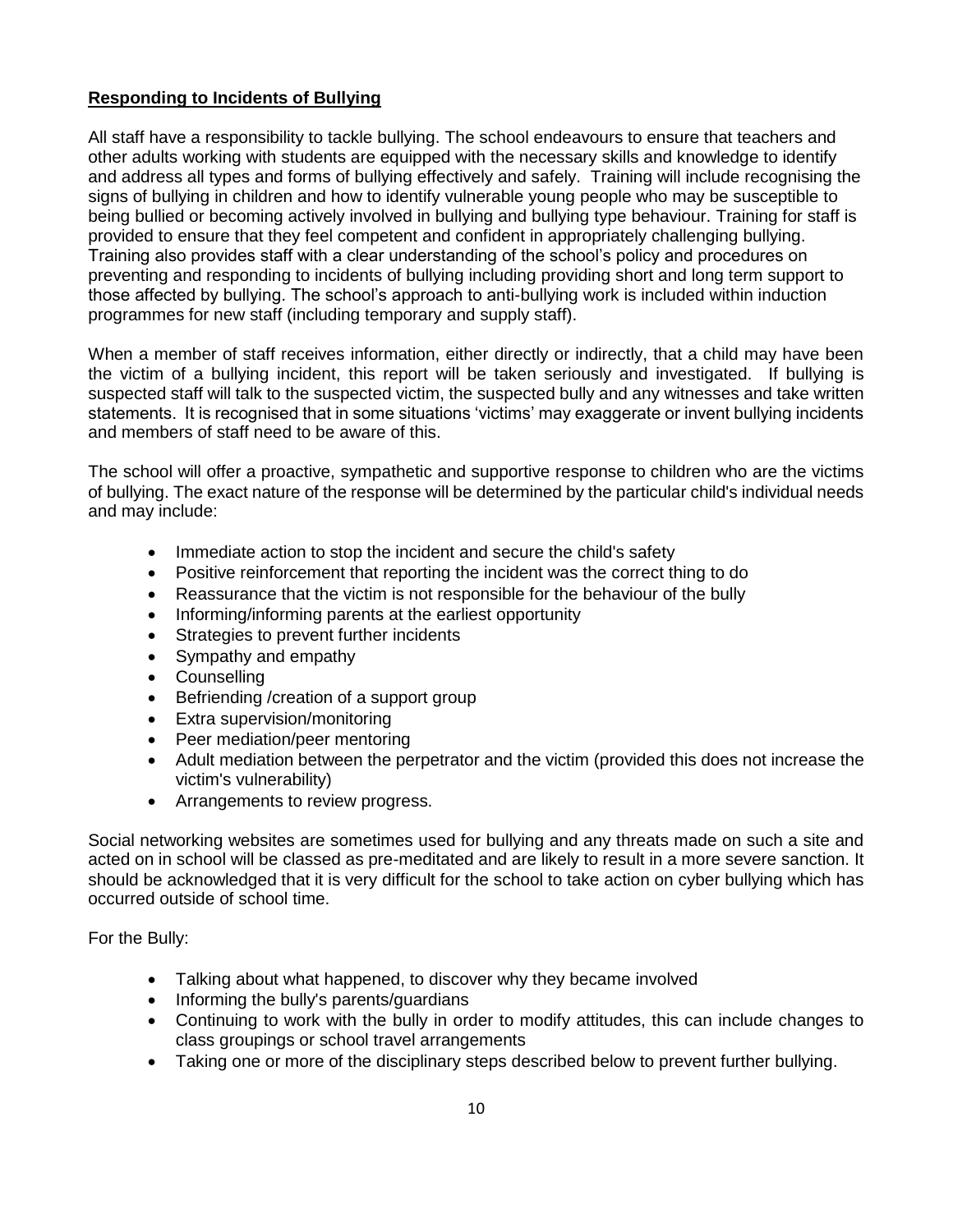| <b>BULLYING CONSEQUENCES PATHWAY</b>                                                                                                                                              |                                                                                                                                        |                                                                                                                                                                                                           |                                                                                                                                                                                                                                                                                                                                        |  |  |
|-----------------------------------------------------------------------------------------------------------------------------------------------------------------------------------|----------------------------------------------------------------------------------------------------------------------------------------|-----------------------------------------------------------------------------------------------------------------------------------------------------------------------------------------------------------|----------------------------------------------------------------------------------------------------------------------------------------------------------------------------------------------------------------------------------------------------------------------------------------------------------------------------------------|--|--|
|                                                                                                                                                                                   | <b>Physical Bullying (Assault)</b>                                                                                                     | <b>Verbal Bullying</b>                                                                                                                                                                                    | <b>Cyber Bullying</b>                                                                                                                                                                                                                                                                                                                  |  |  |
| Offence 1                                                                                                                                                                         | Social isolation<br>Restorative work in seclusion<br>Phone call home to parents                                                        | Social Isolation<br>Witness statements collected<br>Phone call home to parents                                                                                                                            | Lunchtime detention<br>Witness statements collected<br>Phone call home to parents                                                                                                                                                                                                                                                      |  |  |
| Offence <sub>2</sub>                                                                                                                                                              | 1 days in Isolation<br>Phone call home to parents and letter.                                                                          | 1/ <sub>2</sub> day Isolation<br>Phone call home<br>Restorative work with Pastoral manager                                                                                                                | 1/2 day Seclusion<br>Phone call home<br>Restorative work with Pastoral manager                                                                                                                                                                                                                                                         |  |  |
| Offence 3                                                                                                                                                                         | 2 days Isolation<br>Parents to meet with the Pastoral<br>manager<br>Anger management workshop                                          | 1 day in Isolation<br>Withdrawal of opportunity to represent<br>the school in enrichment activities for a<br>month.<br>Parents to meet with Pastoral manager                                              | 1 day in Isolation<br>ICT access at unstructured times<br>withdrawn in school for a month.<br>Restrict access to BYOD network<br>Parents to meet with Pastoral manager to<br>discuss severity of offence and use of the<br>internet at home                                                                                            |  |  |
| Offence 4                                                                                                                                                                         | <b>Fixed Term Exclusion</b><br>The return from exclusion meeting with<br>student, parent/s and pastoral<br>manager and a member of SLT | 3 days in Isolation<br>Restorative package: to prepare a<br>presentation to deliver to members of the<br>student council about the impact of verbal<br>bullying<br>Parental meeting with Pastoral manager | 3 days in Isolation<br>ICT access at unstructured times<br>withdrawn in school for a month<br>Restorative package: to prepare a<br>presentation to deliver to members of the<br>student council about the impact of cyber<br>bullying<br>Parental meeting with Pastoral leader<br>Involvement with outside agencies if<br>appropriate. |  |  |
| Offence 5                                                                                                                                                                         | Fixed term exclusion and meet with<br>the Governors to discuss future here                                                             | Fixed term exclusion                                                                                                                                                                                      | Fixed term exclusion                                                                                                                                                                                                                                                                                                                   |  |  |
| If we deem an incident is of a more serious nature we reserve the right to escalate the consequence<br>We may refer any incident to an external agency if we feel it is necessary |                                                                                                                                        |                                                                                                                                                                                                           |                                                                                                                                                                                                                                                                                                                                        |  |  |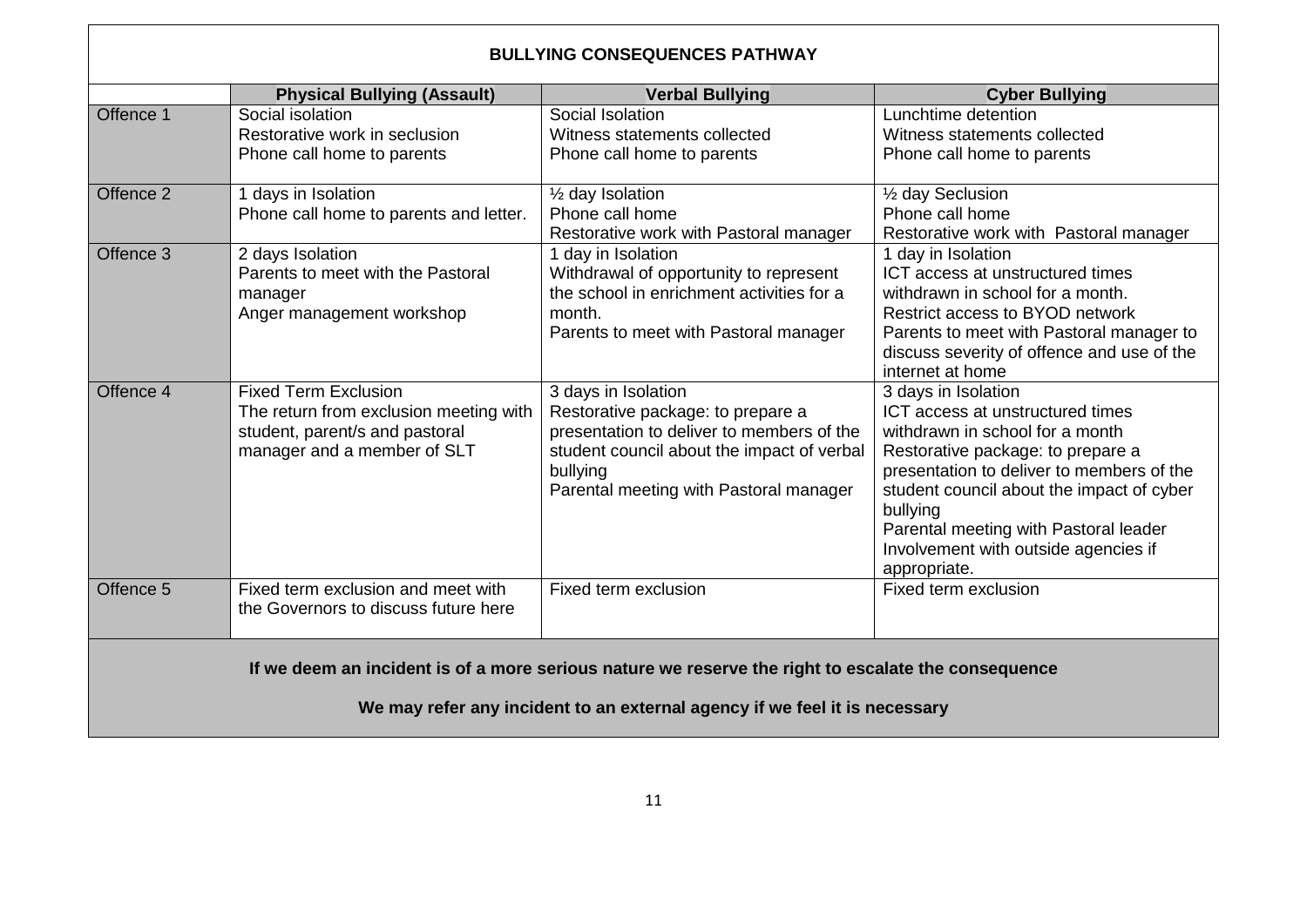# **Monitoring and Review**

To seek opinion of the effectiveness of anti-bullying strategies in place, the school will survey/obtain information from a range of stakeholders. This will include:

- Termly meeting with the Anti-Bullying Ambassadors. This will include members of teaching and support staff, students, governor and parents/carers.
- Parental survey at Parents' Evenings (to ascertain how effectively the school cares for students and deals with bullying).
- Opportunities for parents/carers to contact the school via the website.
- Student Voice.
- Anti-Bullying Ambassadors, Year and School Council.
- Informal meetings and discussions with parents/carers and students.

Data will be used by the Senior Management Team and the Bullying Intervention Group to review strategy and celebrate success. The policy will be reviewed by the Anti-Bullying Ambassadors group annually at the first meeting at the start of each academic year.

Parents/carers will be consulted/informed of reviews via posts on the school website and opportunities to contribute via the Anti-Bullying Ambassadors. Success will also be celebrated through the school newsletter. Advice/parents' guides will be posted on the website to ensure parents/carers are kept informed of the latest trends. This will enable the school and parents/carers to work together to minimise and prevent bullying in our community.

# **Roles and Responsibilities**

#### **Governor for Inclusion**

# **Assistant Principals (Behaviour and Safety)** Mr Tim Smeaton

(Designated Safeguarding Lead) Mr. Neil Copsey (Behaviour)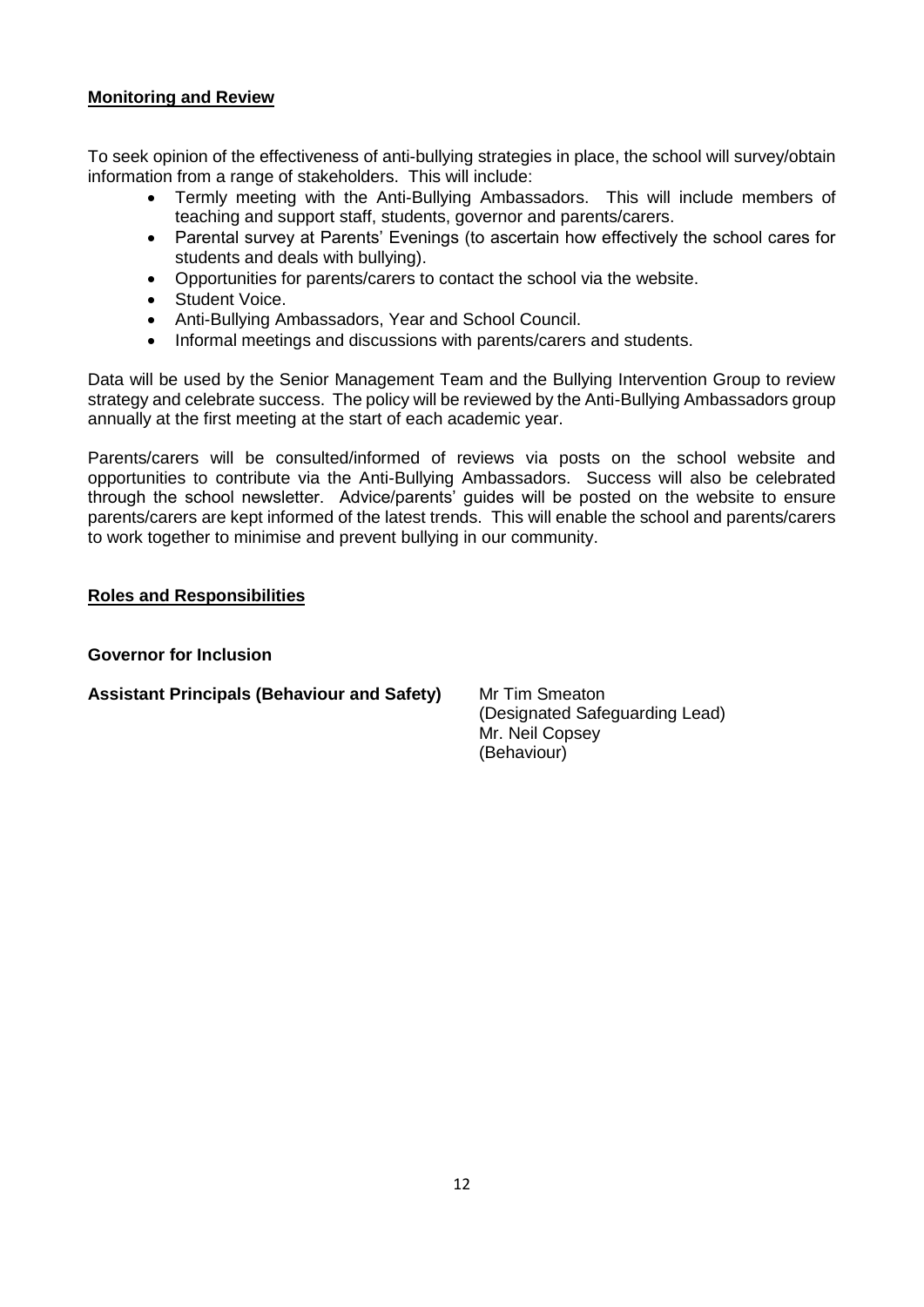# **Anti-Bullying Policy - Summary for Parents/Carers**

No school is immune from bullying and no school should be complacent. If bullying occurs at UTC Leeds it is vitally important that all of us should know what action to take. We have produced three guides to deal with any occurrence: one for parents, one for staff (who all have a copy) and one for students written in conjunction with the Anti-Bullying Ambassadors.

Please read your guide carefully and act on it if necessary. Staff at UTC Leeds recognise bullying behaviour as all forms of physical and psychological abuse systematically directed at victims who find this hurtful. We take responsibility for helping all students to understand what bullying is and the harm it can do. We believe that adults can set an example in their own behaviour. We hope that the ethos of the school will help to instil mutual respect and civilised behaviour.

We recognise that in our preventative approach to bullying we should provide pupils with the opportunity to discuss the topic through form tutor periods and assemblies. We will also ensure that every student knows where, when and to whom they can talk about any bullying incidents. This may be staff at school or parents at home. Pupils must feel confident that talking to adults is the proper course of action if they witness or experience bullying.

If you discover that your child is being bullied do not encourage him or her to 'hit back'. It may be contrary to your child's nature and may be just what the bully wants. Emphasise to your child that there is nothing wrong with him or her and that he or she can be helped. Contact the School. Incidents of bullying should be immediately referred to the PTL. Senior staff may then be called in to help. Although the nature of the response will depend on the circumstances, we have a standard procedure to follow which does not necessarily involve punishment in the first instance. Staff are experienced and use tact and discretion in their follow-up.

The whole school community (parents, pupils, teaching and support staff) has a role to play in combating bullying. All pupils should be aware that there is no such thing as an innocent bystander and the school neither condones nor ignores bullying, while all adults should be familiar with this policy to avoid inappropriate action being taken. We should all be committed to ensuring that every student receives his or her education in a safe environment free from humiliation, oppression or harassment.

Please refer to the full policy for more detailed information.